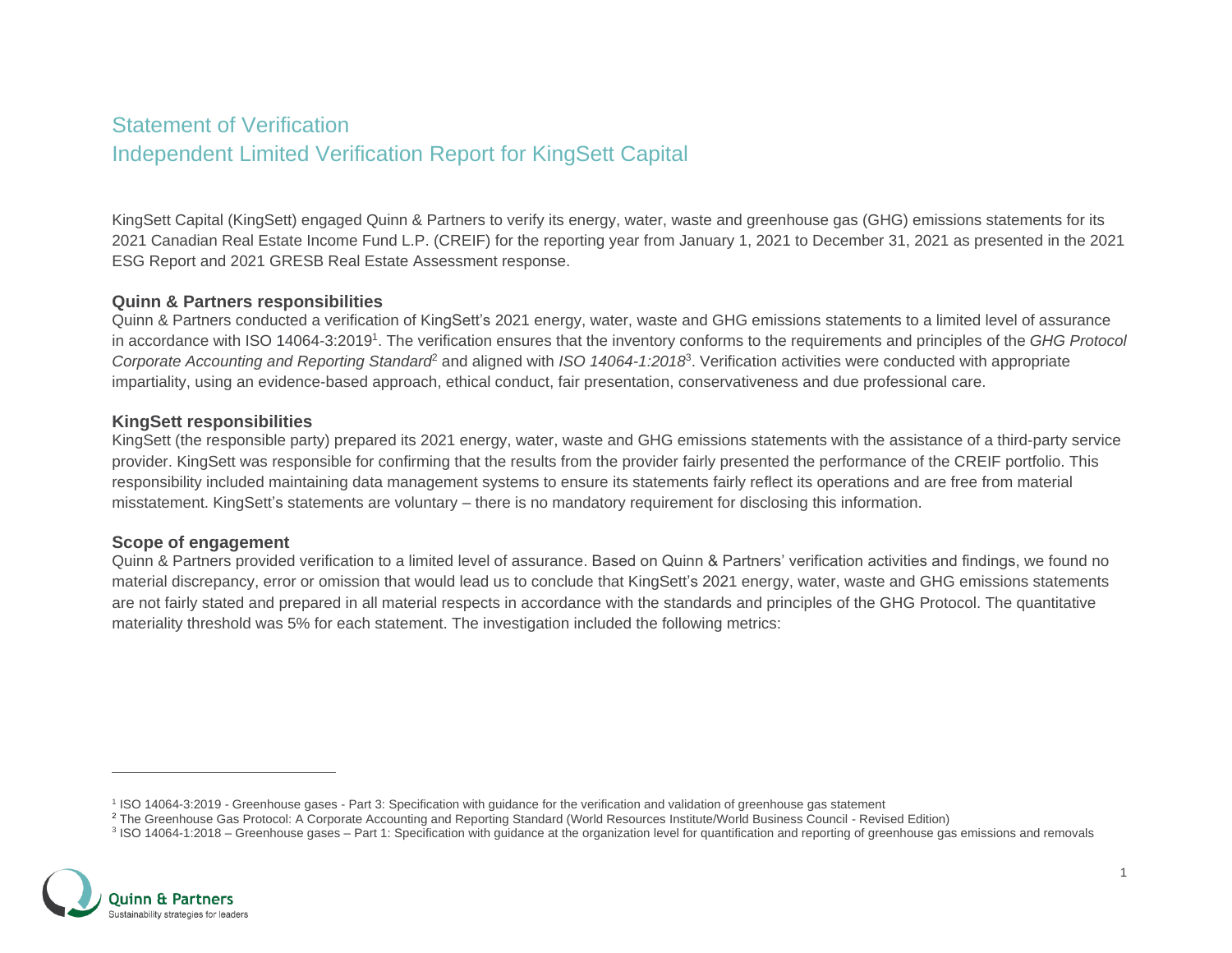### **GHG emissions**

- Direct GHG emissions (Scope 1) stationary combustion
- Electricity indirect GHG emissions (Scope 2) purchased electricity and steam
- Other indirect GHG emissions (Scope 3) energy use in tenant areas, upstream emissions from water use, and downstream emissions from waste generated in operations, when available $4$

### **Energy, water and waste**

- Total energy, electricity, stationary combustion fuels and steam
- Total purchased water consumption
- Total waste generation, when available

# **Criteria**

The objective of the verification was to reach a conclusion about the accuracy of the GHG statement and its conformity with the GHG Protocol and aligned with ISO 14064-1:2018 and industry best practices for the quantification and reporting of energy, water and waste data. To do so, we followed the verification criteria provided by ISO 14064-3:2019.

# **Work performed**

The verification team employed methods to verify KingSett's statements, including desktop review, analysis, sampling, recalculation, tracing and cross-checking with the quantification team. Sufficient evidence was collected to support the verification statements and ensure that the inventory methods, systems, calculations and results conform to the verification requirements. The principles of GHG accounting in ISO 14064-1:2018 and the GHG Protocol were used to guide the verification process:

- **Relevance:** Does the inventory contain the information that users—both internal and external to the company—need for their decision-making?
- **Completeness:** Has KingSett accounted for all relevant sources within the inventory boundary and time period?
- **Consistency:** Do the methods and systems used to aggregate emission sources ensure that results are consistent and comparable over time?
- **Accuracy:** Was the quantification process conducted in a manner that is likely to identify and minimize areas of uncertainty? Has KingSett reduced bias and uncertainties as far as is practical?
- **Transparency:** Has KingSett prepared its statements in a coherent manner, and disclosed relevant methods and assumptions?

<sup>4</sup> Tenant areas, water use and waste generated in operations correspond to Category 3, Category 12 and Category 5 of the Greenhouse Gas Protocol Corporate Value Chain (Scope 3) Accounting and Reporting Standard